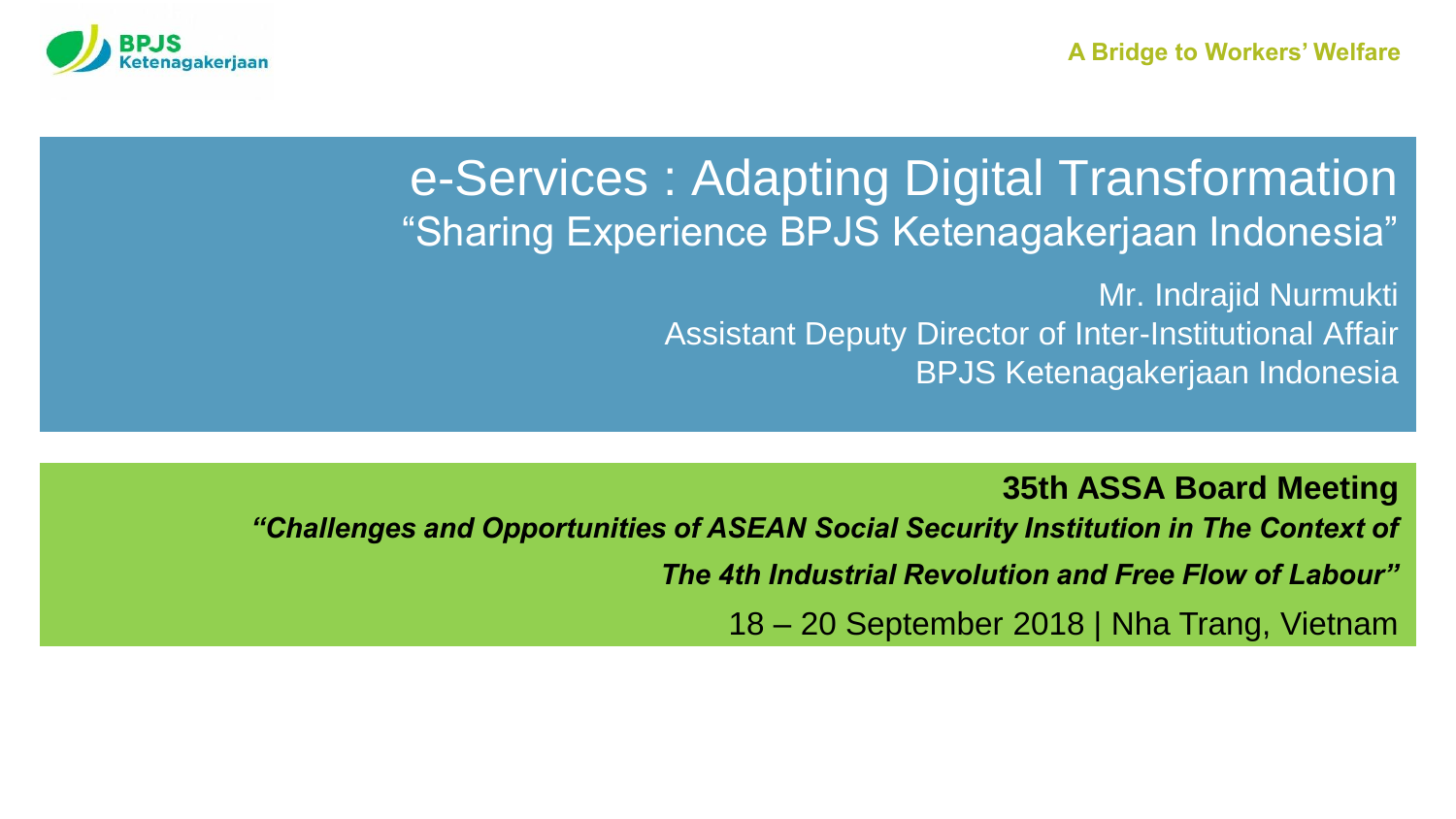

# 5 reasons Why digitalization must do?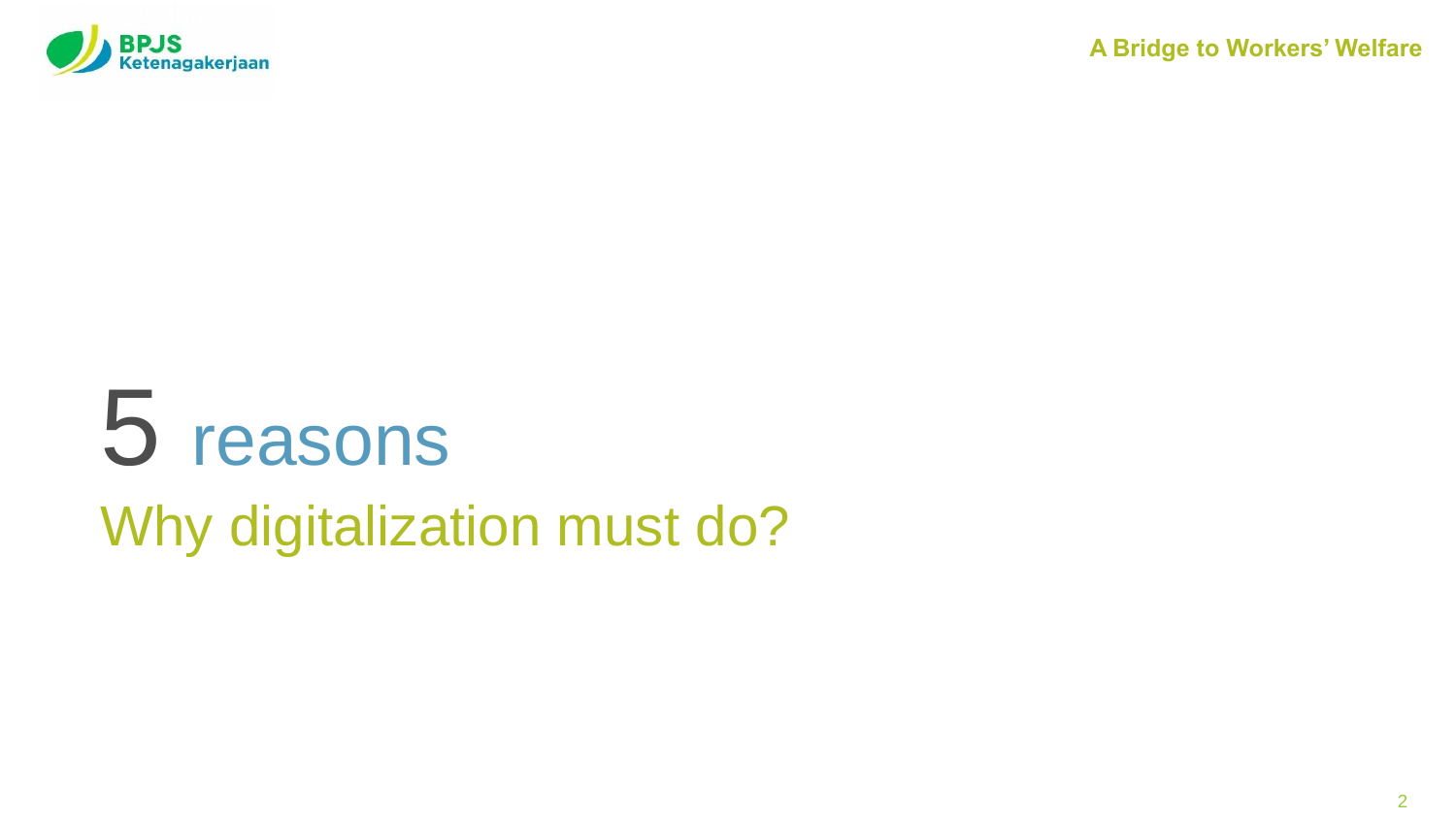

# **1. Social Security Reform**

As mandated by the Law, BPJS Ketenagakerjaan should provide social security protection to all workers.



**Social Security Reform in Indonesia (Law No. 40/2004 and Law No. 24/2011)**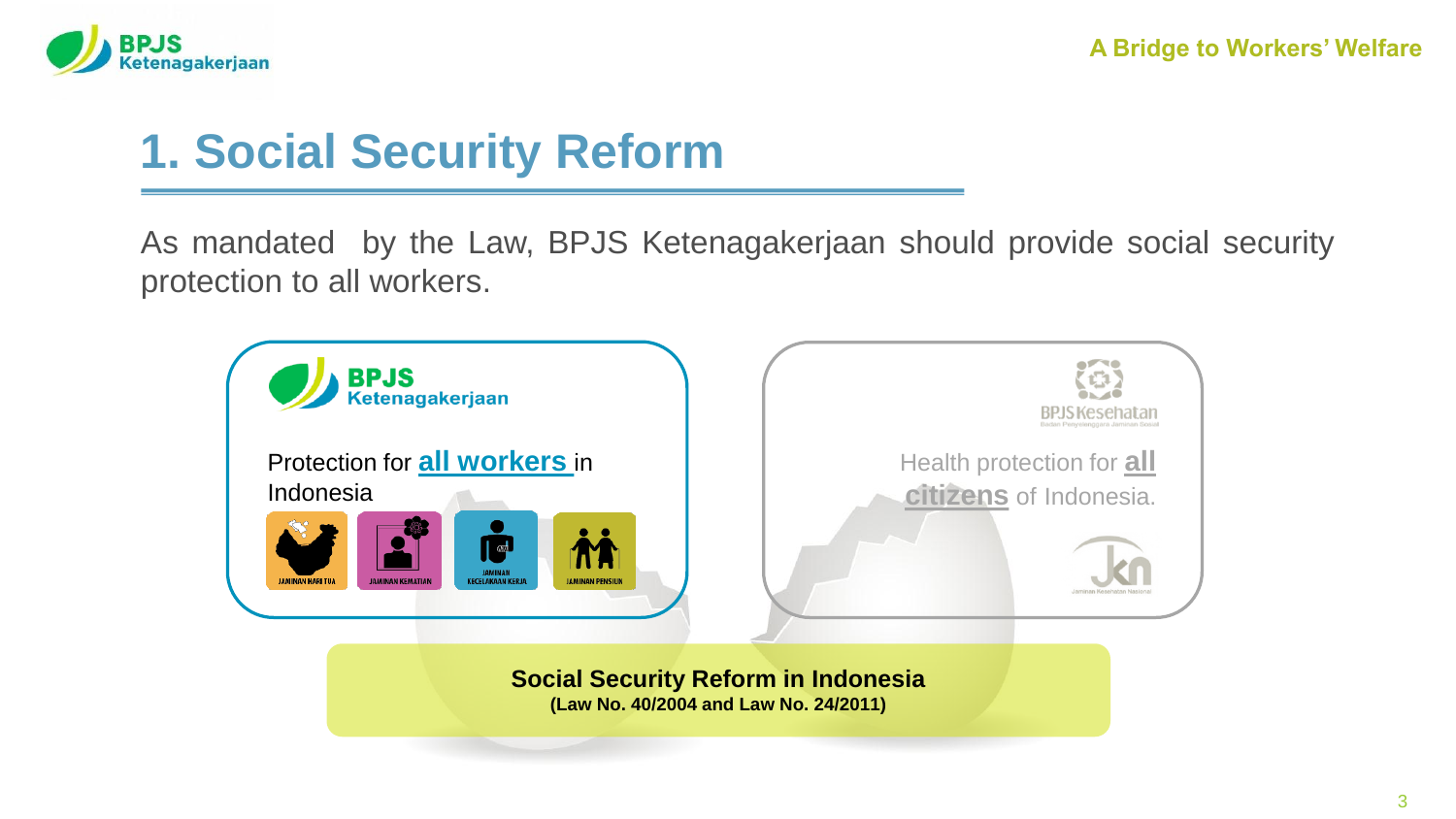

# **2. Geographical Difficulties**



#### The Republic of Indonesia

| Regional             | : Southeast Asia                                                                      |
|----------------------|---------------------------------------------------------------------------------------|
| Archipelago          | 18,108 islands (with 5 big islands)<br>Sumatera, Java, Borneo, Sulawesi<br>and Papua) |
| People lived in      | 6.000 islands                                                                         |
| Population           | $\therefore$ 257,9 million                                                            |
| People in urban area | 53%                                                                                   |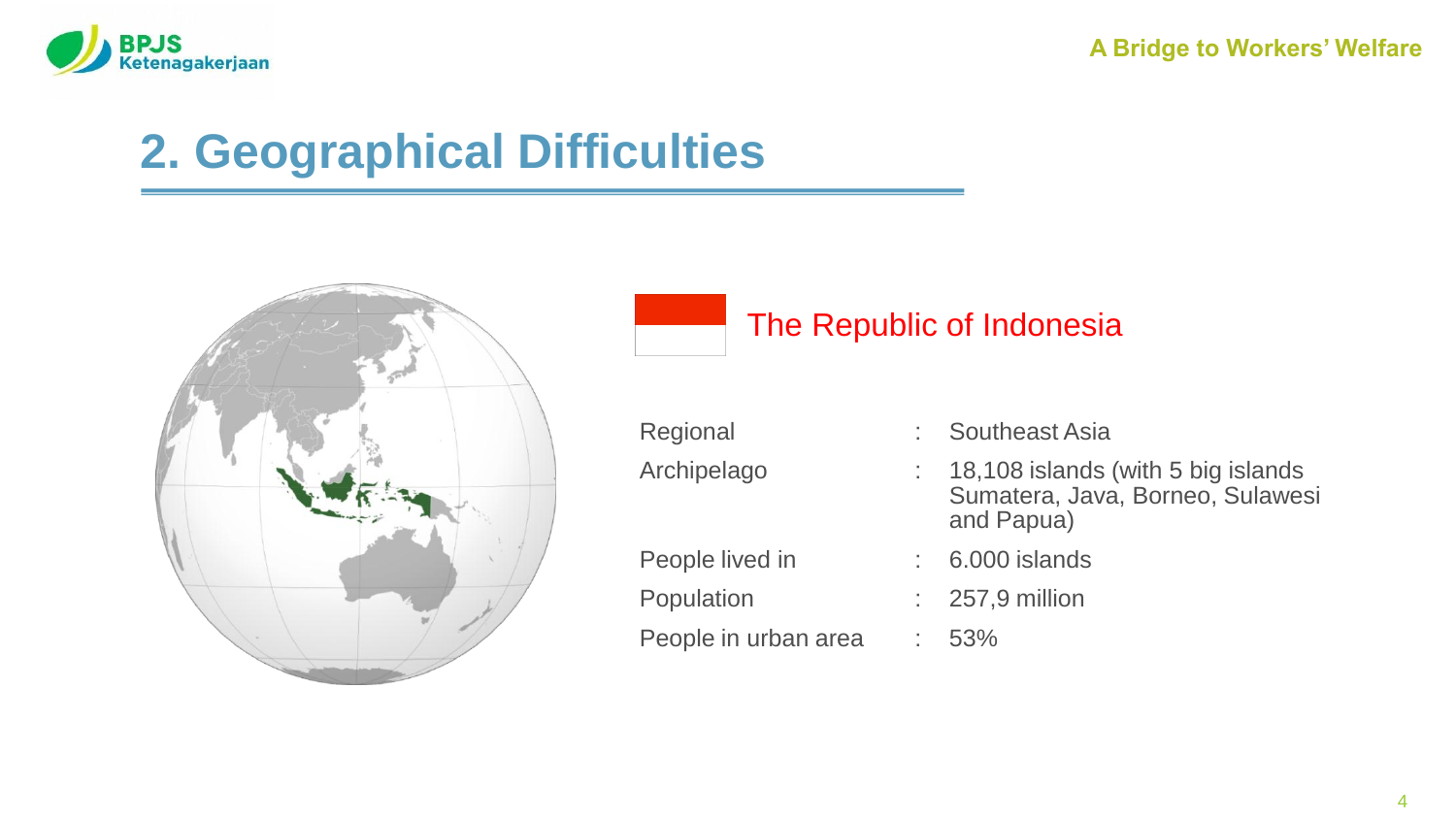

## **3. Employment Structure**

The labor market is dominated by the informal workers.

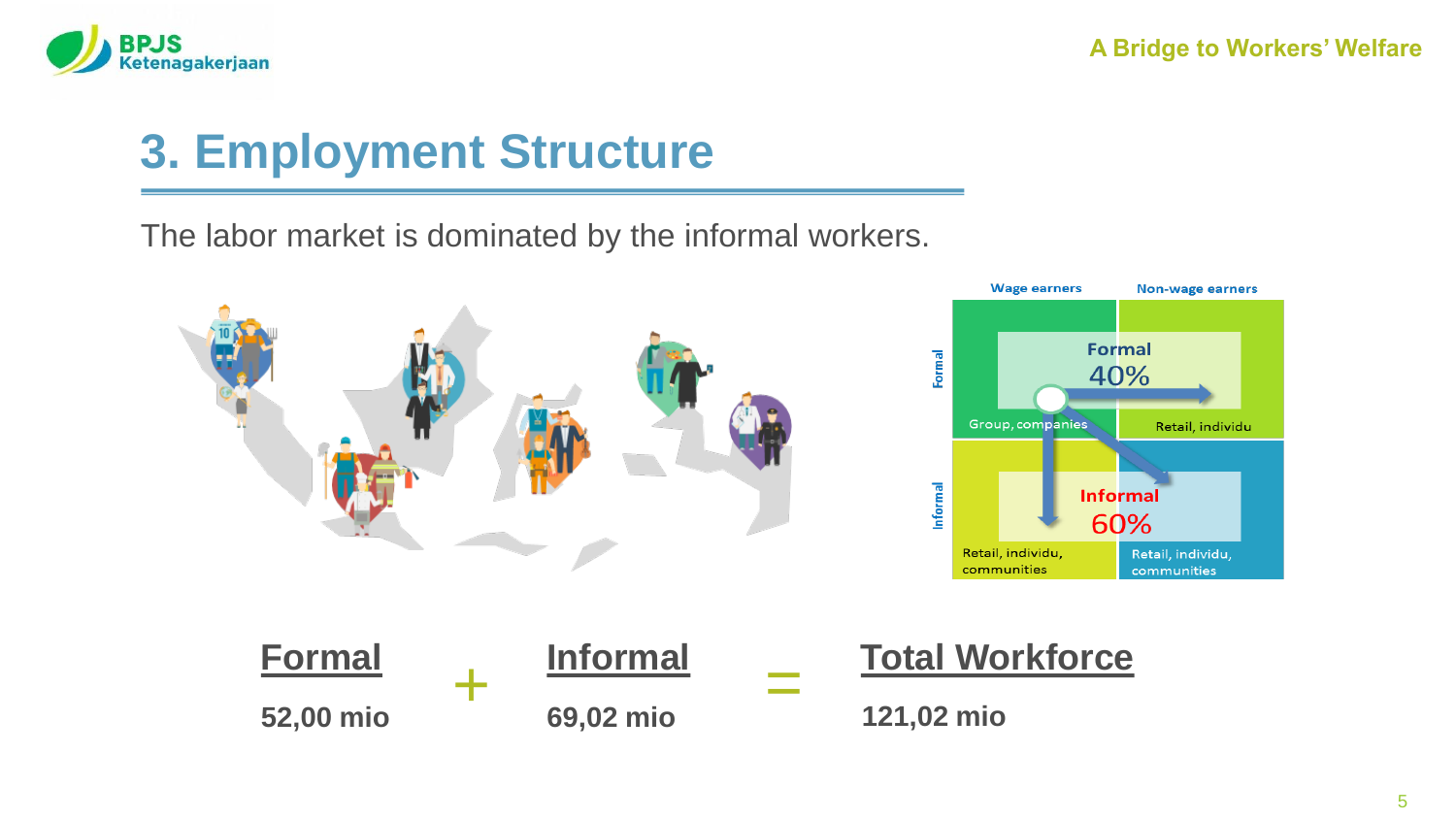

# **4. Digital Era**

The digital era has changed many things including the way people life and socialize.

#### **Internet Penetration in Indonesia**

The average Indonesian people access the internet 3.5 hours per day (twice as much as Americans).





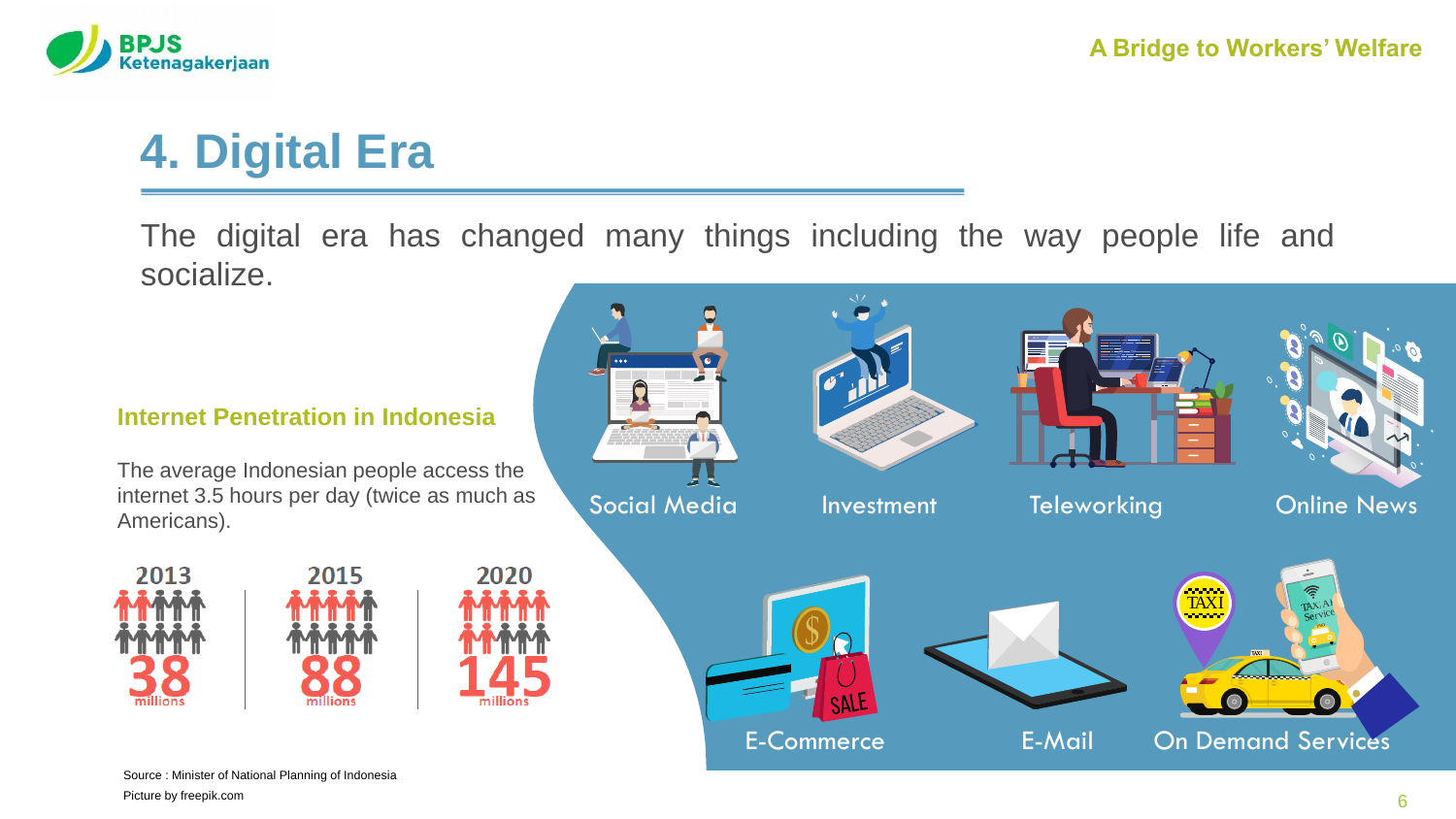

### **5. Public Expectation**

Moving forward BPJS Ketenagakerjaan needs to avoid the 'administration vicious cycle' trap.

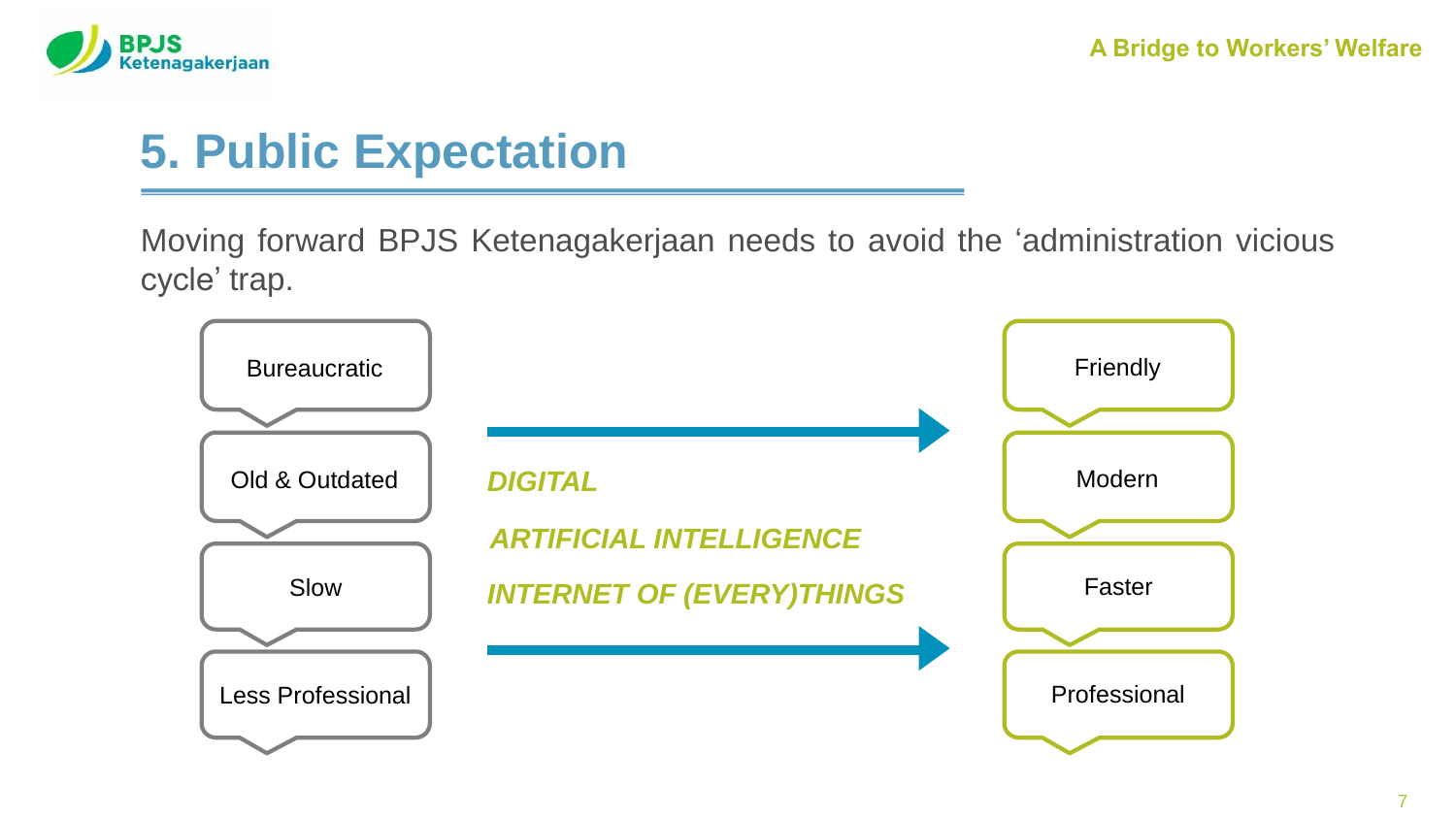

# Digital transformation How we transform?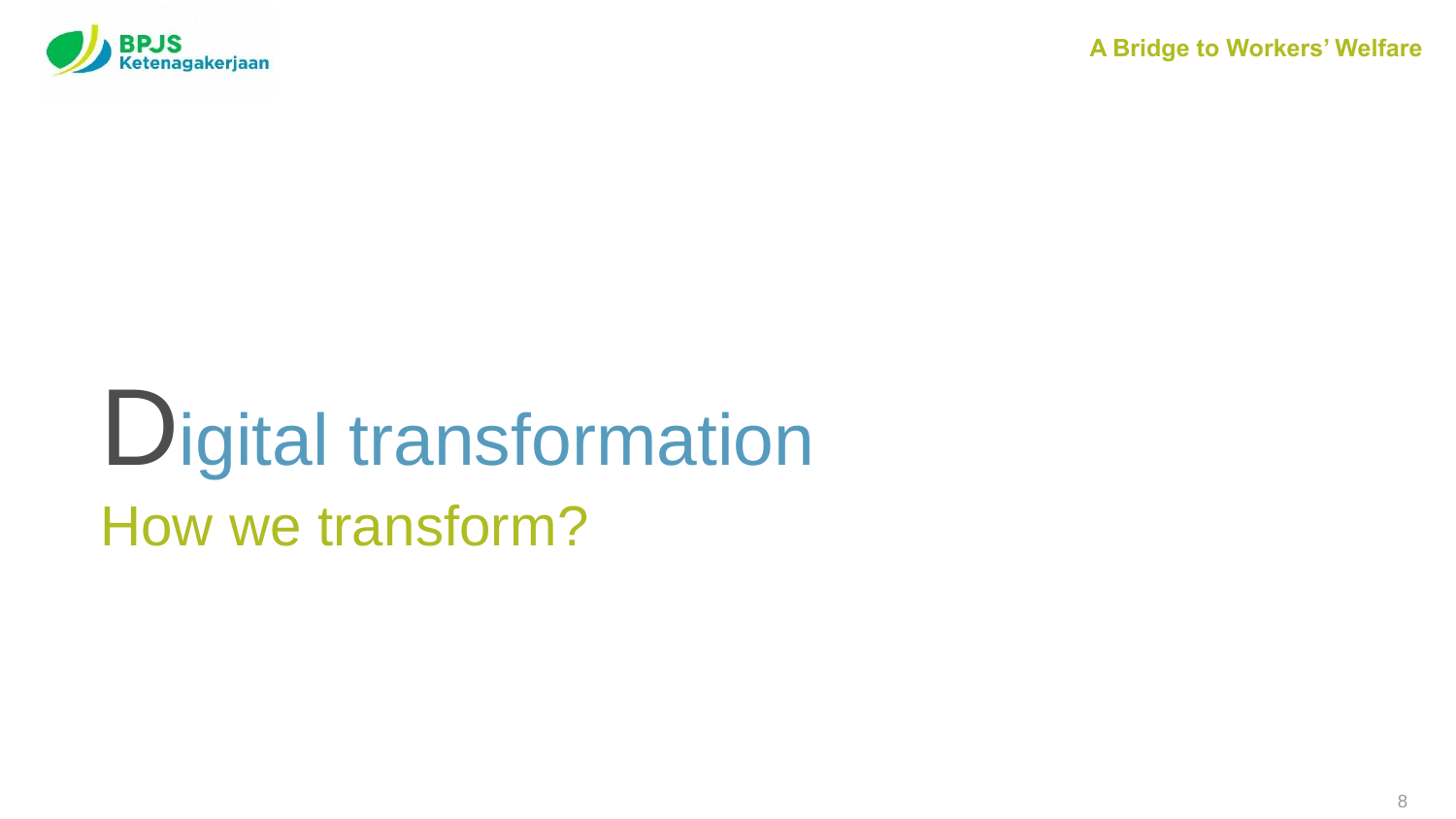

## **Equal Services at All Channels**

Wherever you go in, there is no wrong door. You will be served exactly as same as in physical channels.

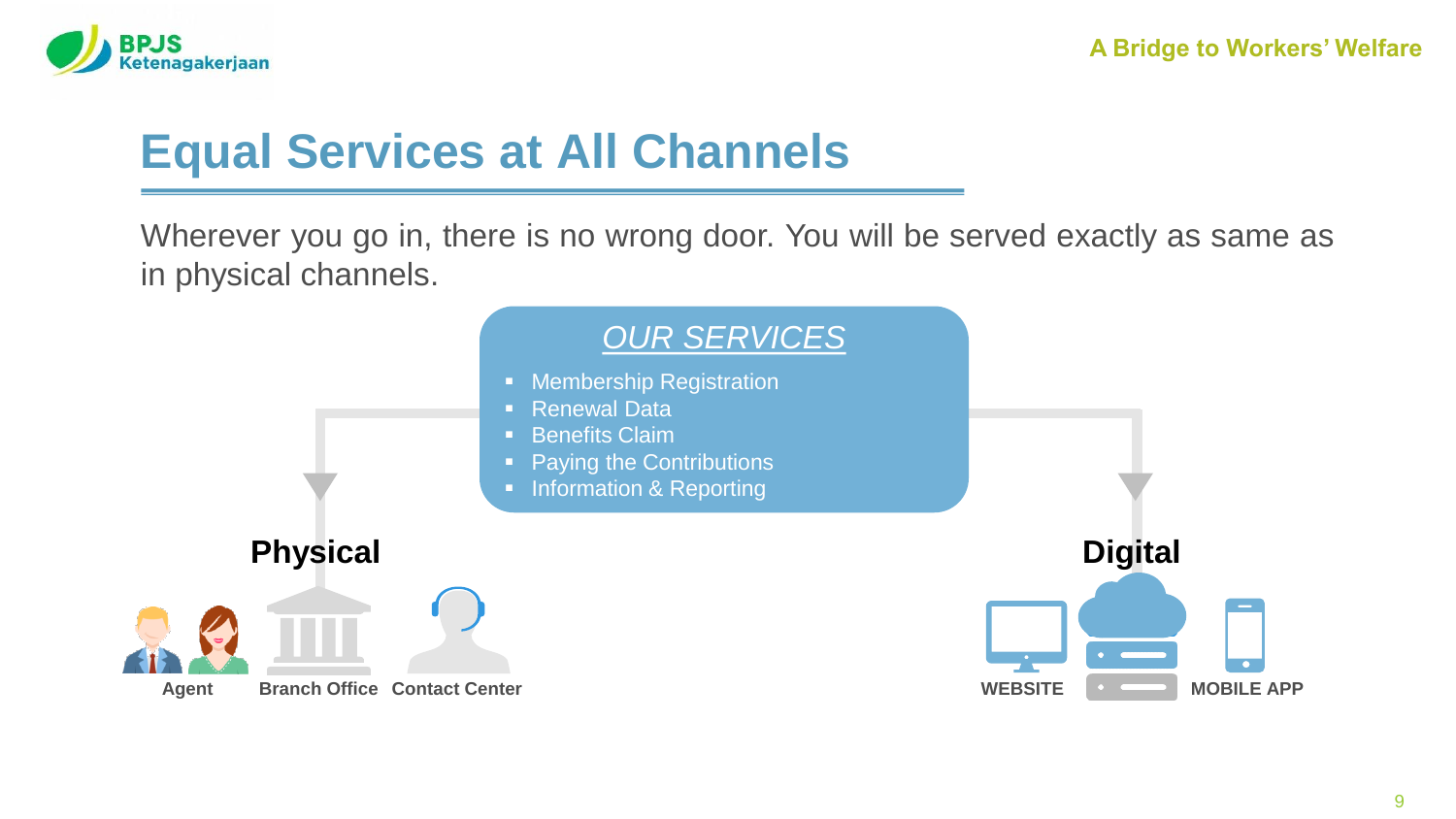

## **Utilize National ID (NID)**

|                                                                                                     | $\overline{\mathbf{2}}$                                                                                                                                                                                                | $\overline{3}$                                                                                                                                                      |                                                                                                          | 5                                                                                                                                     | 6                                                                                         |
|-----------------------------------------------------------------------------------------------------|------------------------------------------------------------------------------------------------------------------------------------------------------------------------------------------------------------------------|---------------------------------------------------------------------------------------------------------------------------------------------------------------------|----------------------------------------------------------------------------------------------------------|---------------------------------------------------------------------------------------------------------------------------------------|-------------------------------------------------------------------------------------------|
| <b>Membership</b>                                                                                   | <b>Process</b>                                                                                                                                                                                                         | <b>Benefits</b>                                                                                                                                                     | <b>Collaboration</b>                                                                                     | <b>Information</b>                                                                                                                    | <b>Features</b>                                                                           |
| $\blacksquare$ NID as source<br>of data profile<br>and validation<br>• NID as<br>member<br>identity | Data accuracy<br>٠<br>Simplified<br>٠<br><b>process</b><br>(automation)<br><b>Business</b><br>٠<br>process<br>efficiency<br><b>Access</b><br>٠<br>availability and<br>realibility<br>Fast & low cost<br>٠<br>processes | NID as basis<br>for claim<br>verification for<br>benefit<br>payment<br>NID as basis<br>for Online<br>eligibility<br>access in<br>hospitals<br><b>Biometric Data</b> | Integrated with<br>٠<br>other public<br>services using<br>NID as<br>Common<br>Reference<br><b>Number</b> | Access in all e -<br>channels<br>$\blacksquare$ Education<br>(balance)<br>simulation)<br>• Information<br>Balance, service<br>network | Access to all other<br>features are<br>validated by<br>member profiles<br>using their NID |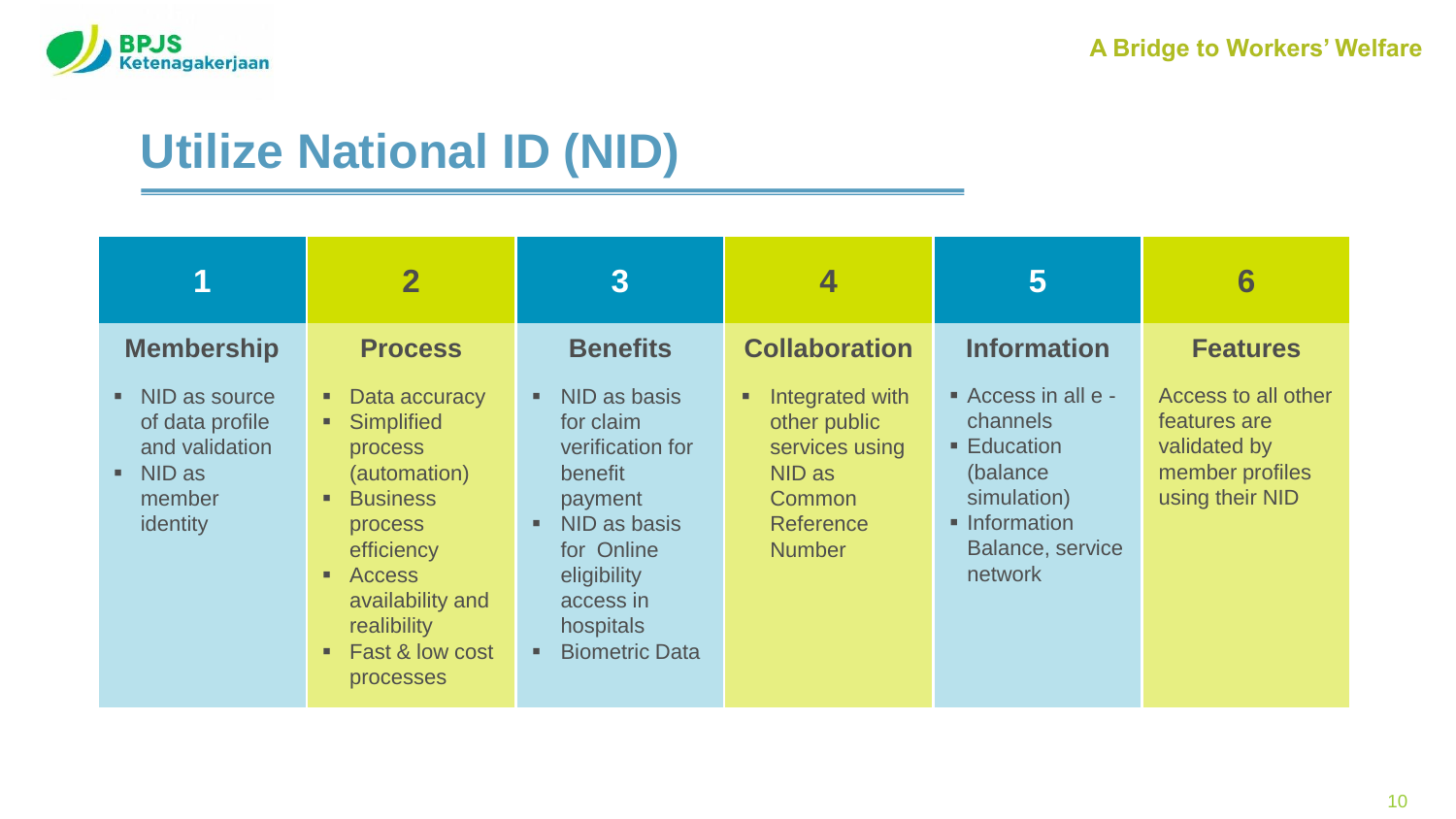

# E-Service in BPJS Ketenagakerjaan What we have?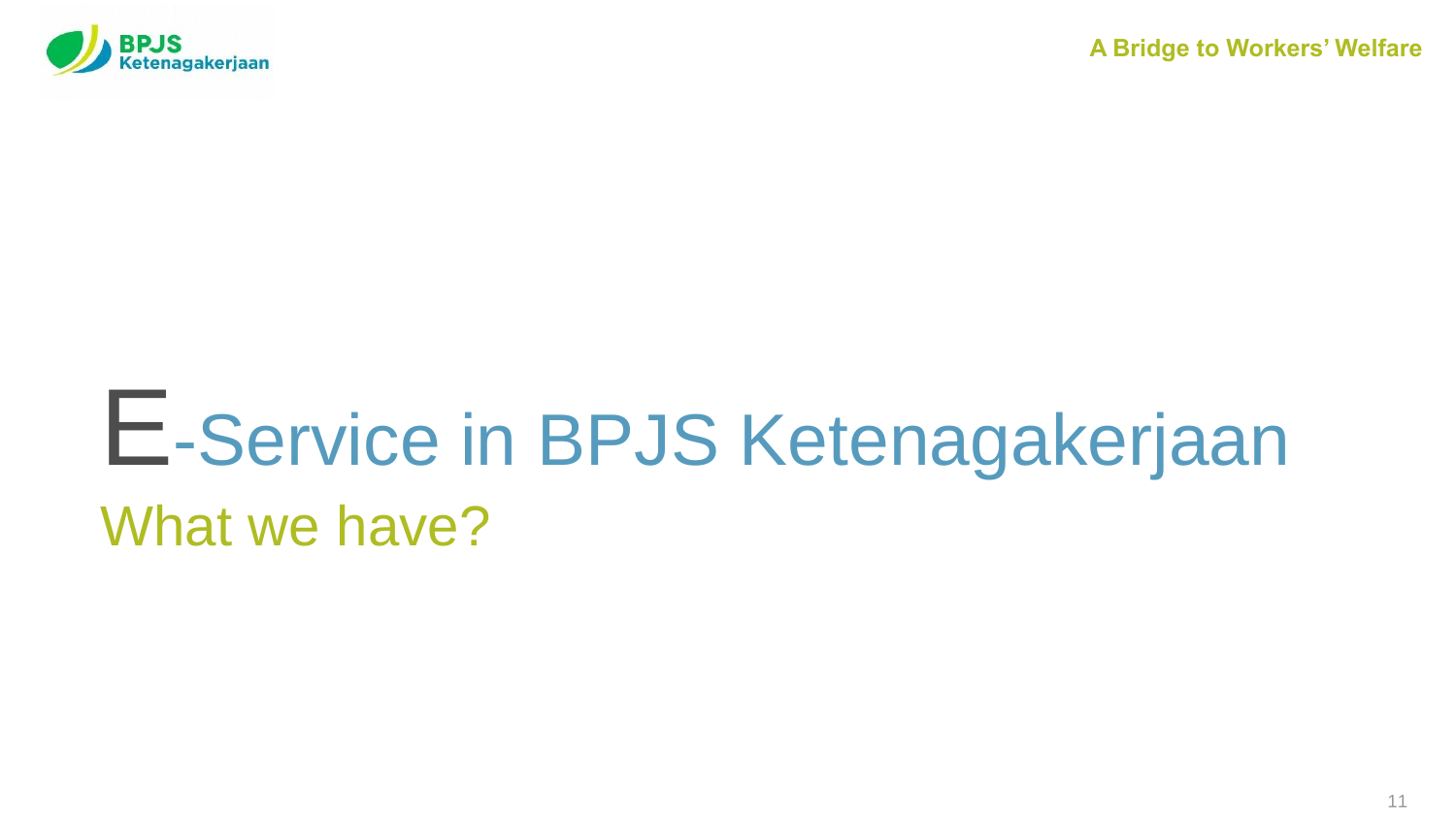

#### **Membership Registration**





Migrant Workers



**Application/Tools** Mobile APP **1.** Straight Through Processes

2. Paperless

E M

N E N C E

3. Integrated to the Payment Agent (Bank)

4. Interactive live chatting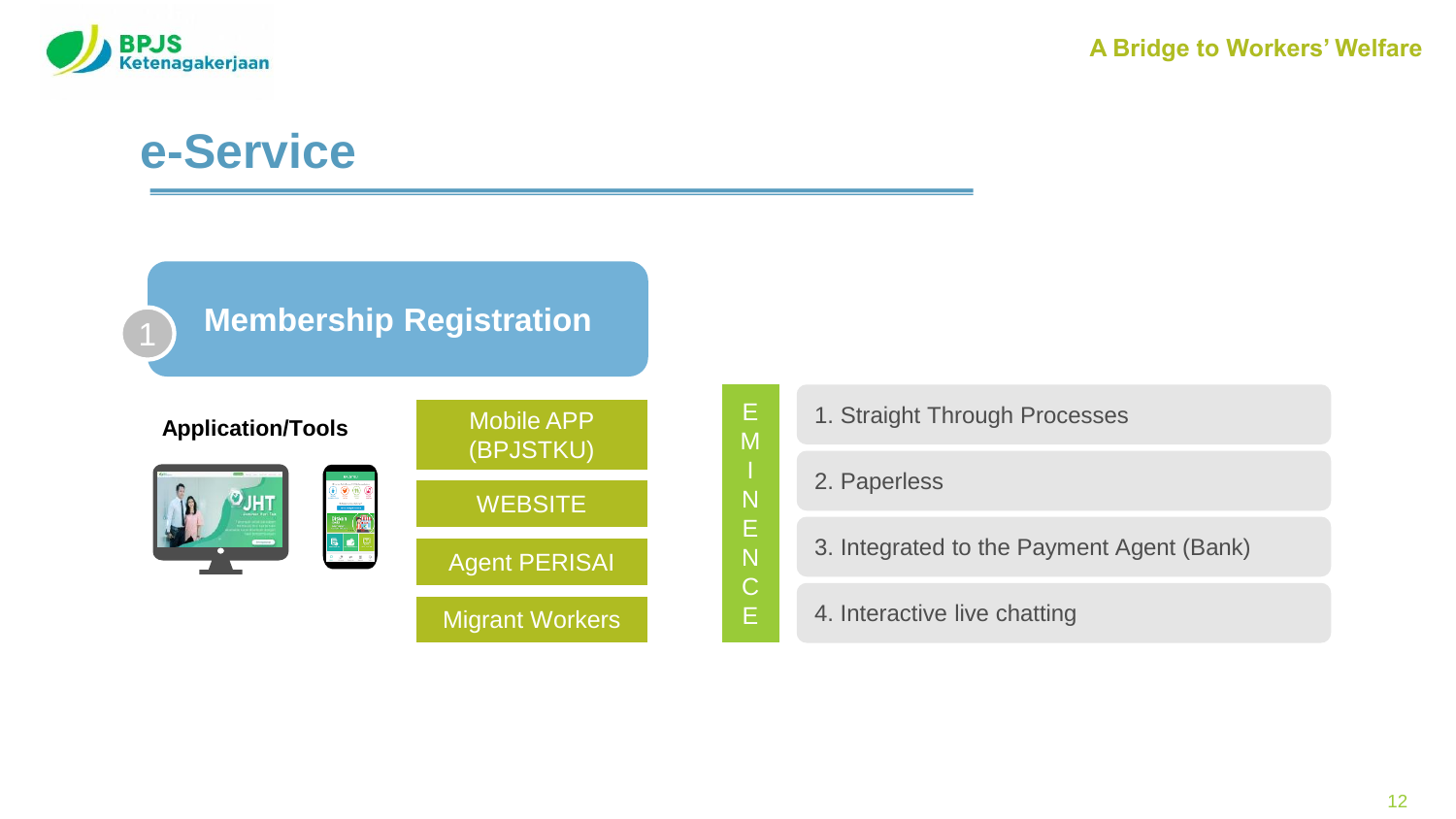

## **Easy Steps**

Only need 3 steps to register new members and pay the contributions through PERISAI apps.



Input National ID Number and Date of Birth

Choose Programs Employment Injury, Death, Provident Fund and Pension

Click Pay which will be automatically deducted from your account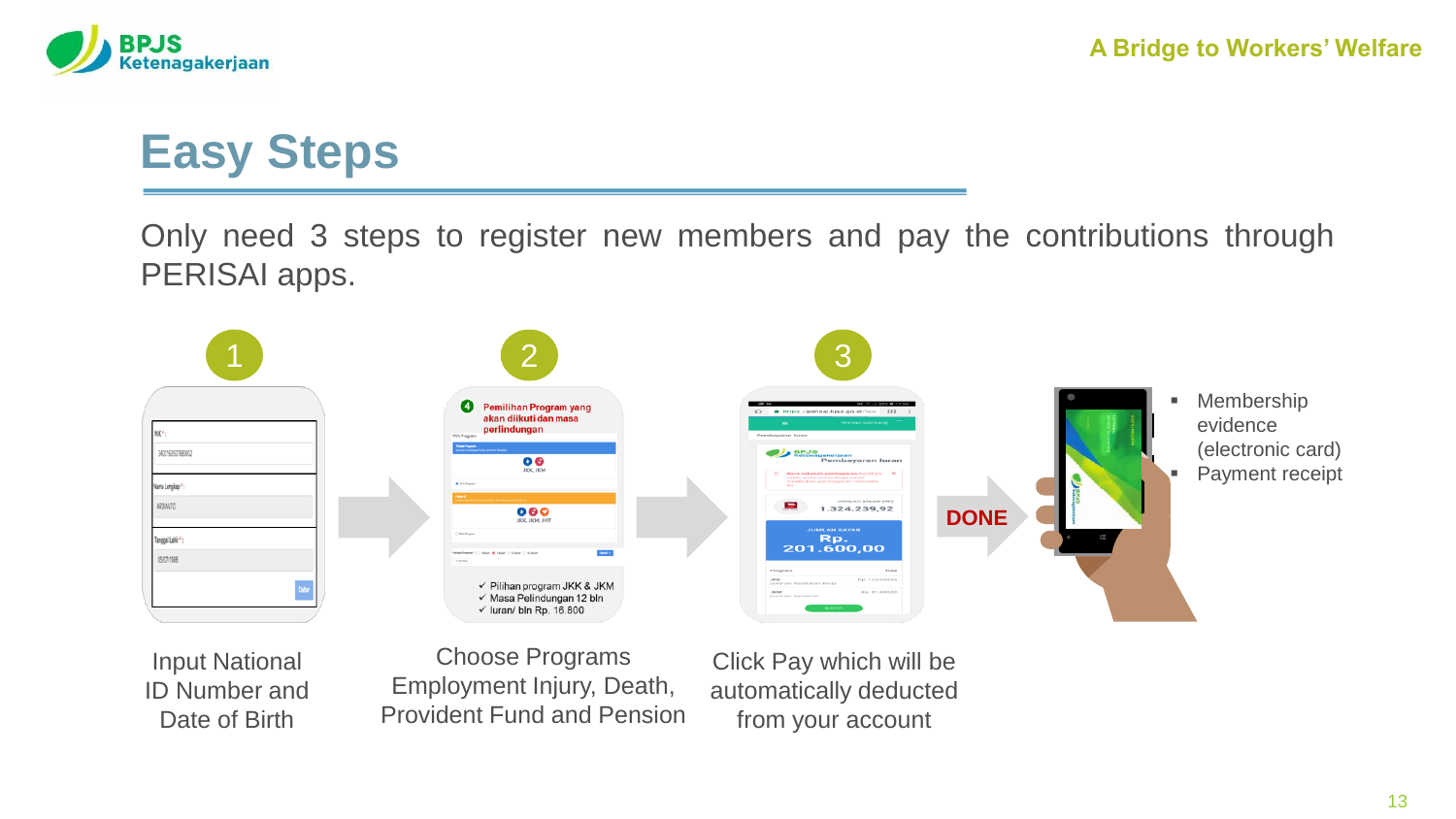

#### **Pay the Contributions**

#### **Application/Tools**



1. Easy to identify the payment

E M I N E N C E

- 2. Ensure data accuracy & transparency
- 3. Eliminate adminstration and documents
- 4. Easy payment throught Webs, Mobile BPJSTKU, PERISAI, E-Commerce, and other channels
- 5. Payed by mobile through Tel-Company for Indonesia Migrant Workers (piloting in Singapore)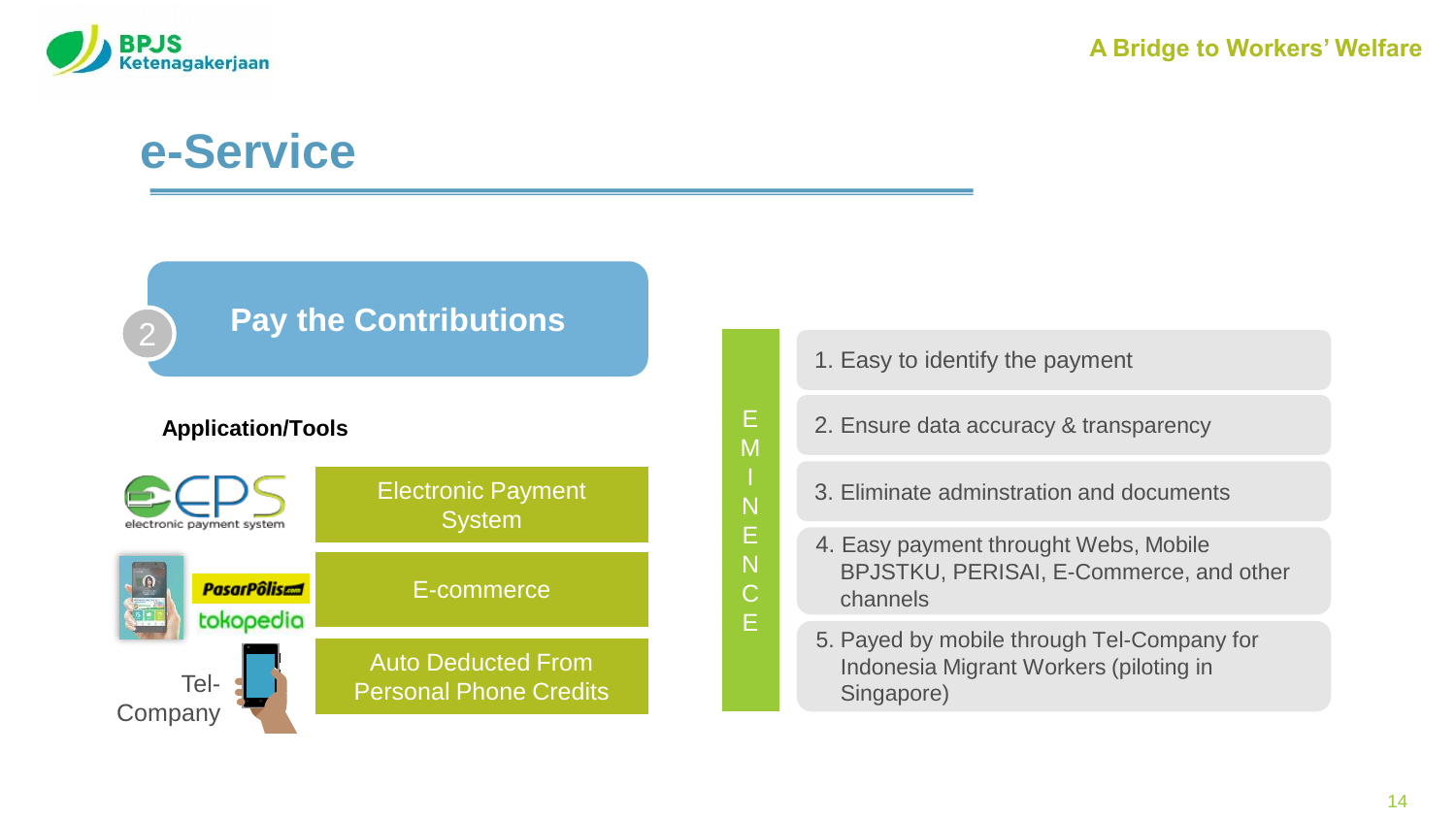



| Е                | 1. No Queueing                                    |
|------------------|---------------------------------------------------|
| M                | 2. Simple and Faster                              |
| N<br>E           | 3. Eliminate fraud and fake claim                 |
| N<br>$\mathsf C$ | 4. Certainty of payment                           |
| Ė                | 5. Finger print validation (starting in May 2018) |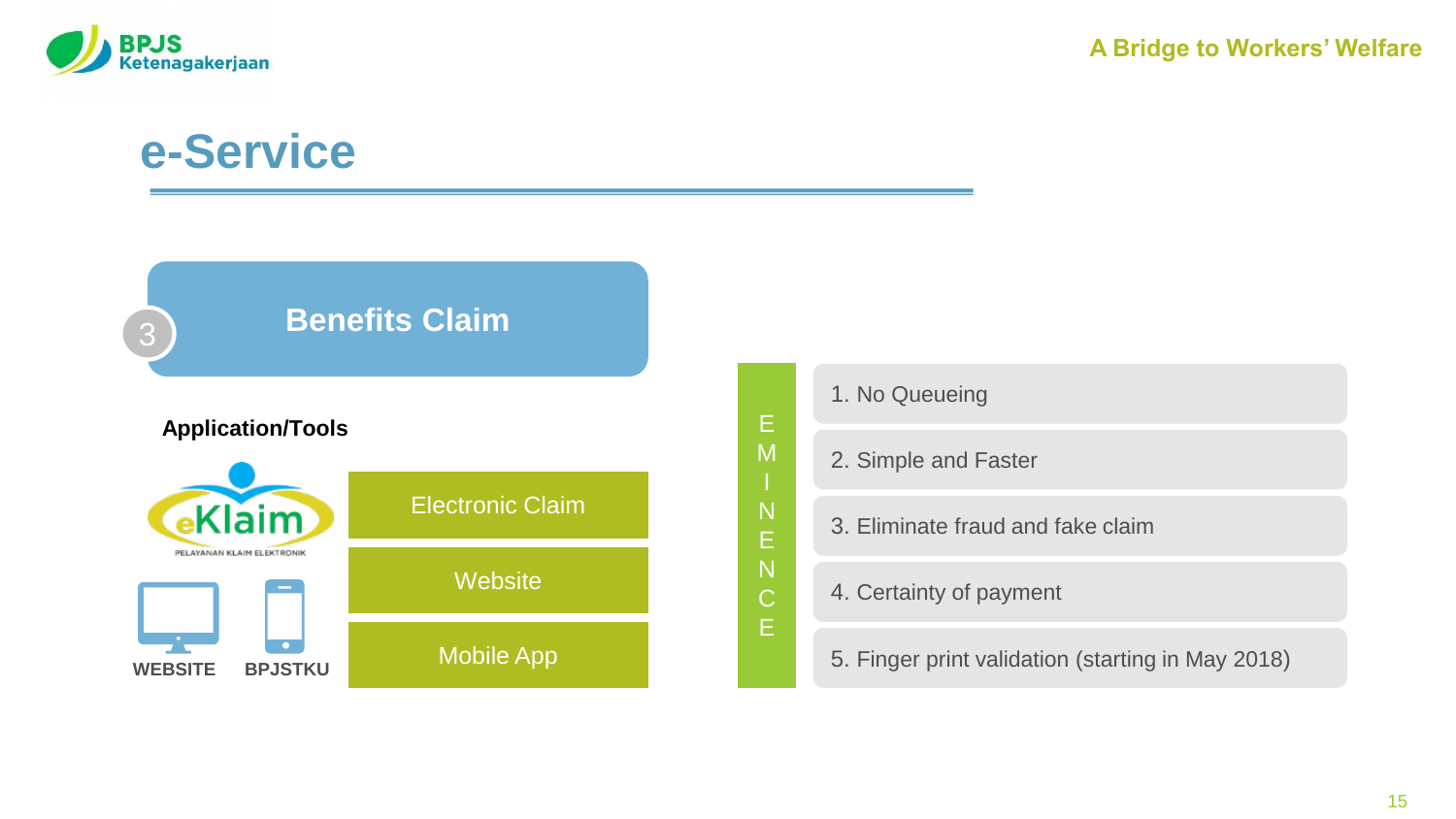

#### **Digital MIS (Real time)** <sup>4</sup>

- 1. Checking Employee Salary
- 2. Employment Injury Report
- 3. Eliminate Fraud and Fake Data
- 4. Complaints against employer's compliance



KPI Monitoring & Evaluating

Statistics & Performance Report

Financial Report

Audit Trial / Fraud Detection Report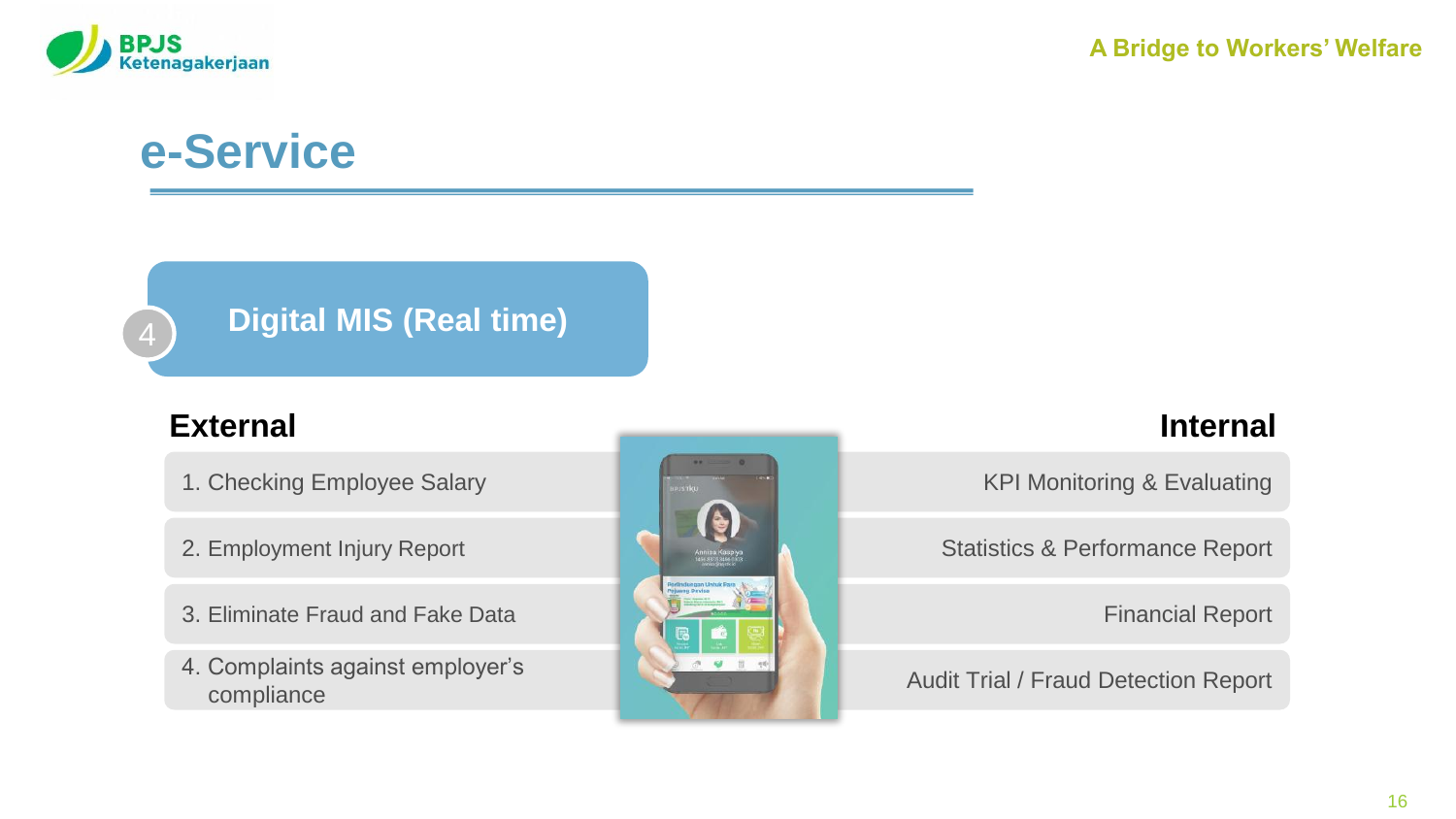

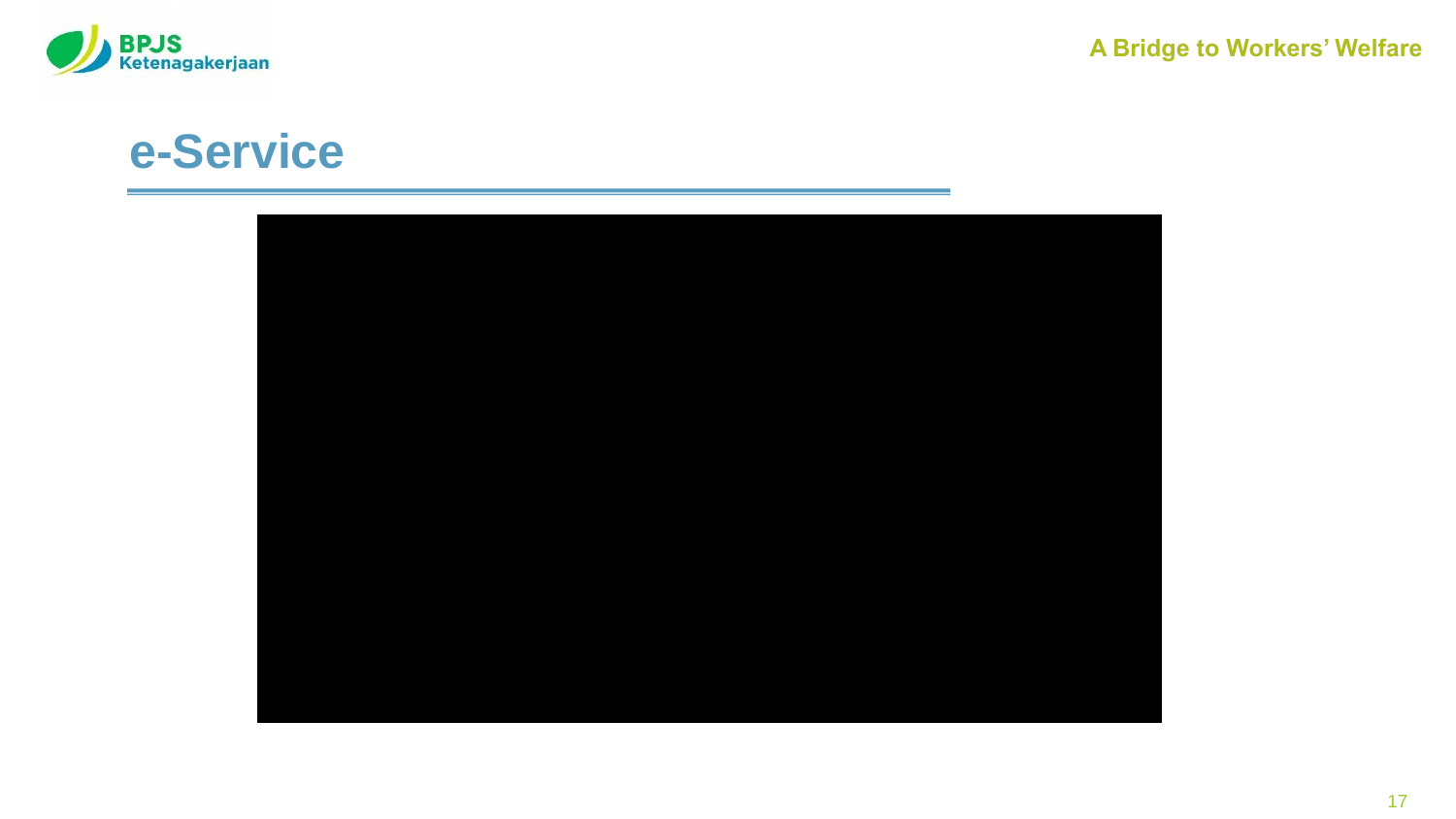

# The impact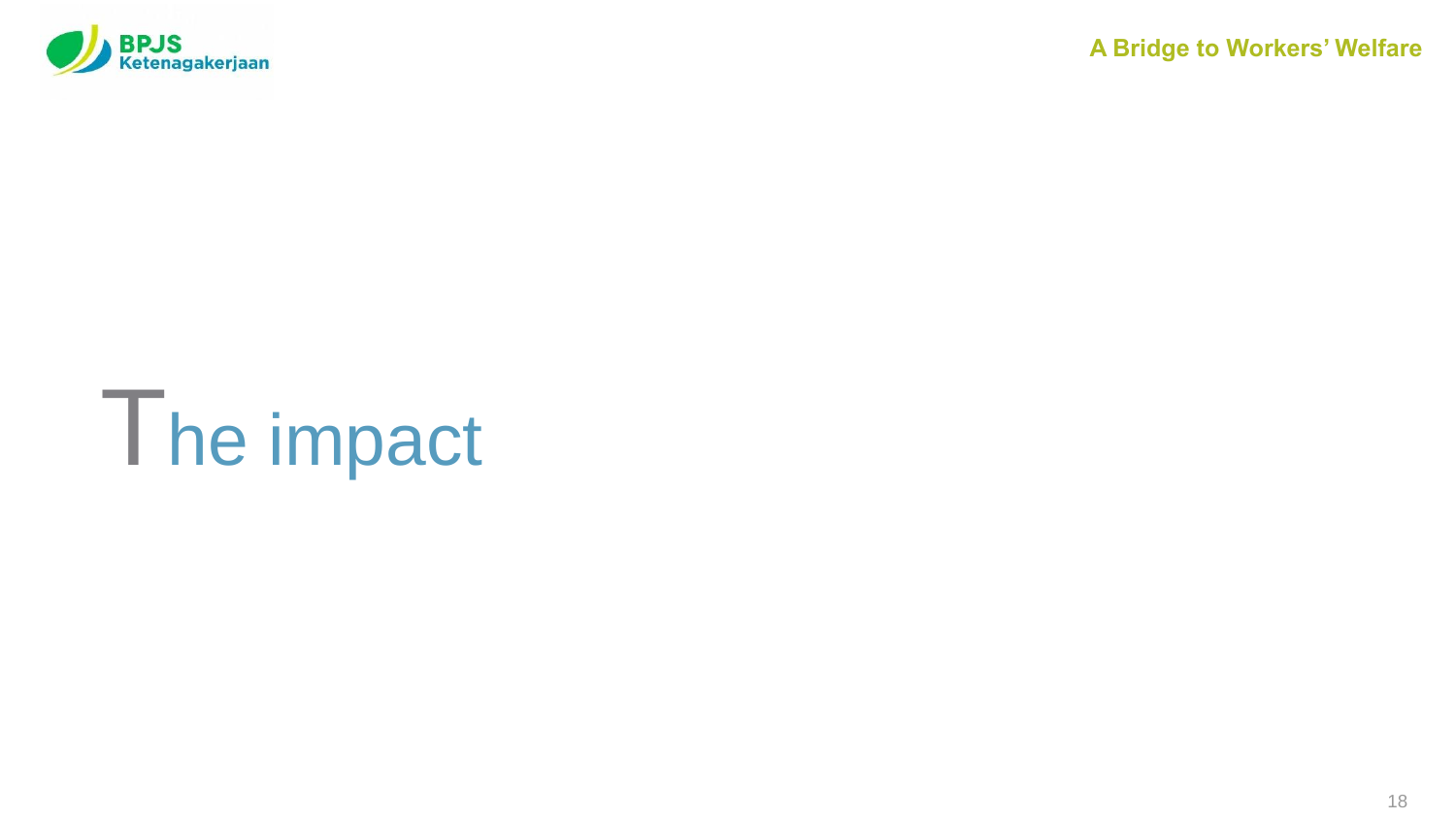

#### **Increase Performance**

Digital technology enables BPJS Ketenagakerjaan increase its performance to expand social security membership especially in Difficult-to-Covered Groups and Small Medium Enterprises.

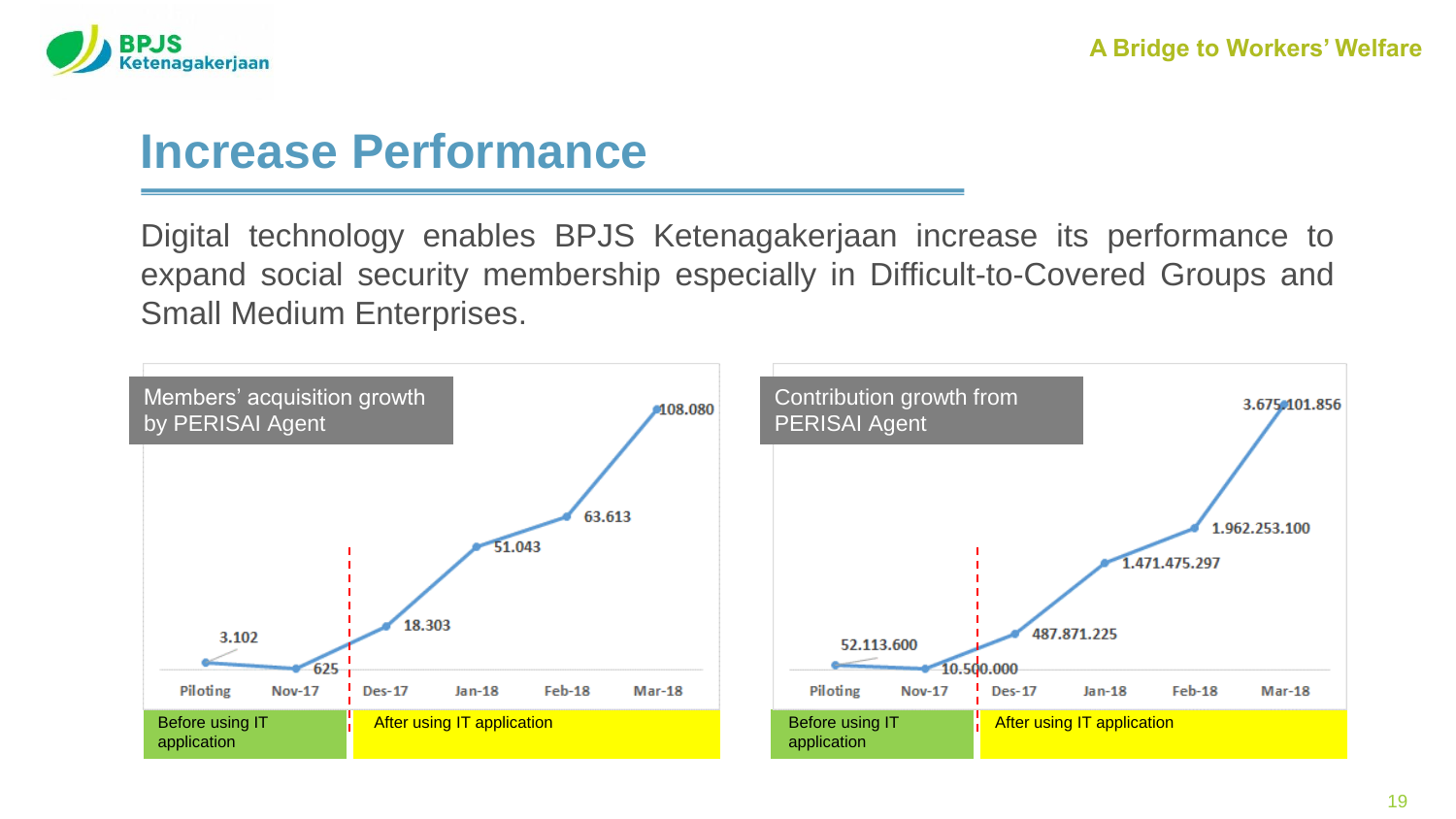

### **Effective, Efficient and Trusted**

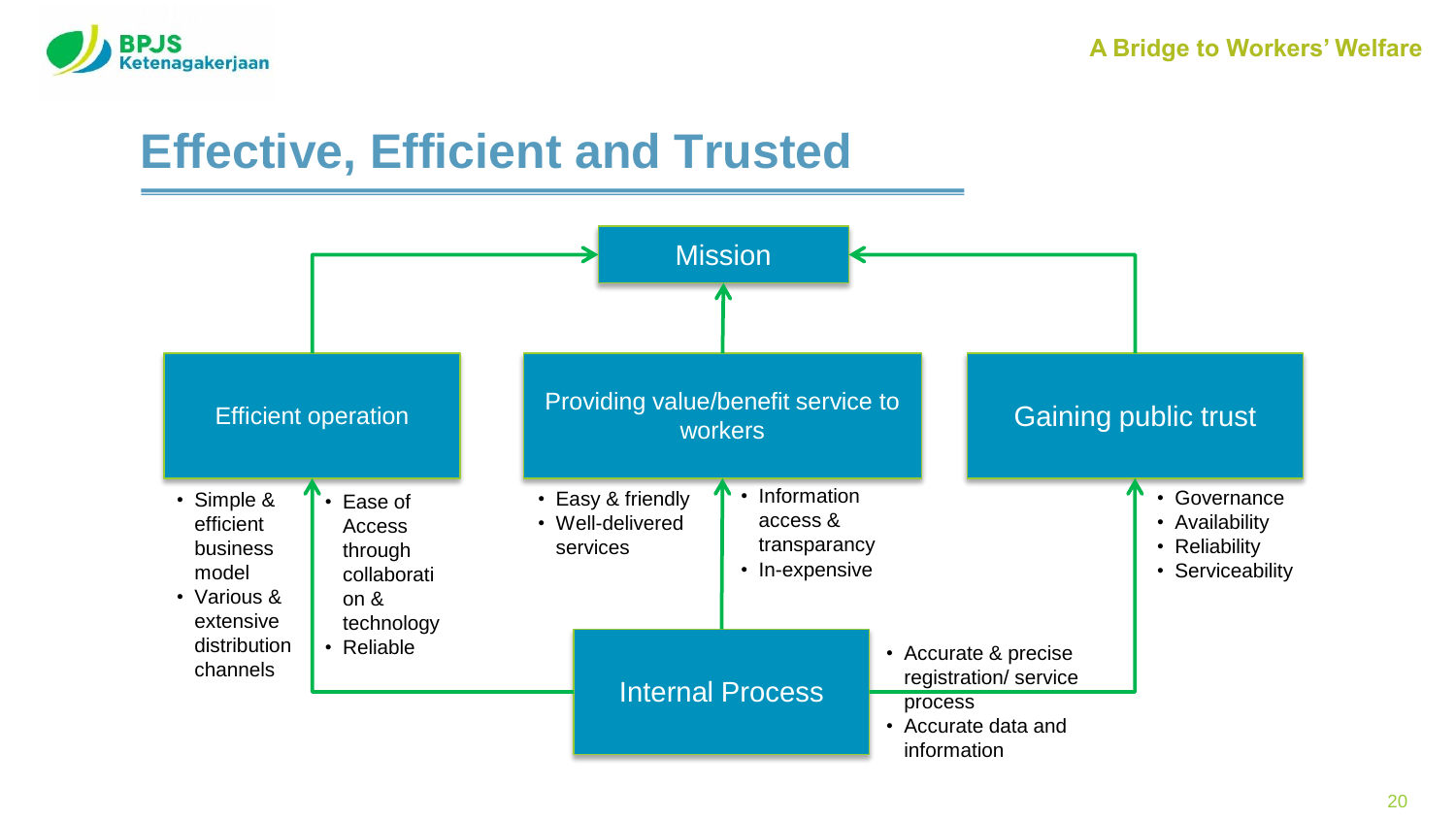

#### **Future Operations and Services**



**1. Physical Services 2. Digital Services**